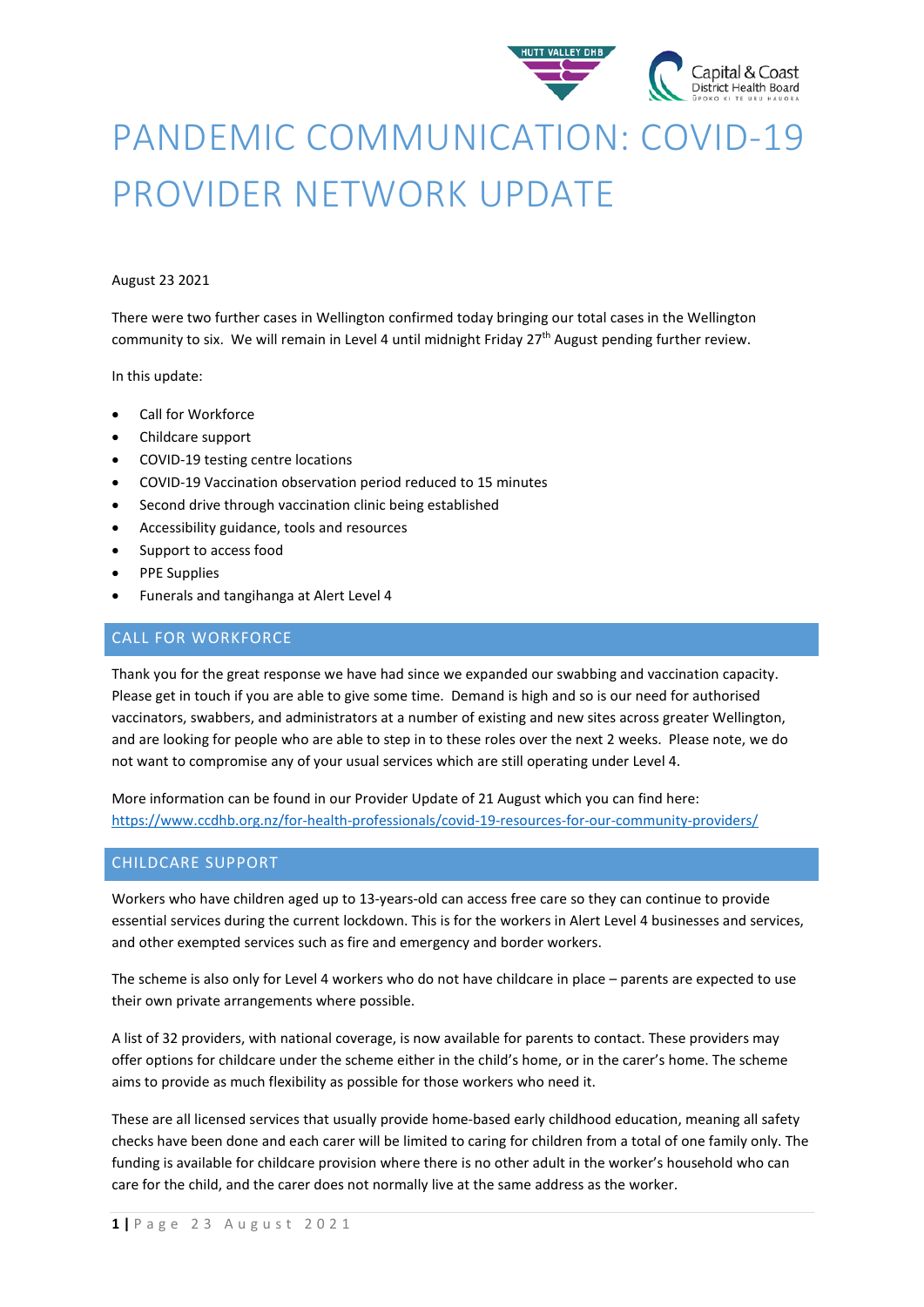

More information, including how to contact a provider, can be found here: Childcare for Workers of Alert Level [4 Business or Services Scheme –](https://urldefense.com/v3/__https:/www.education.govt.nz/covid-19/childcare-for-workers-of-alert-level-4-business-or-services-scheme/__;!!A3teau8g8Q!BlrGr-tJlU2fnen009tmwdlhxwr4vv0r3bh7GmtMA-Ad-VkylCxwkX37um11m5GZB5BeuAQGvZEZJQ$) Education in New Zealand.

# COVID-19 TESTING LOCATIONS

Incredible work being done around the region to get everyone tested. Thank you all for the hard work, and smooth running of the sites from adapting existing sites to Alert Level 4 protocols, to standing up new sites and getting them operational.

Full information around testing sites is available here.

Wellington[: https://www.healthpoint.co.nz/covid-19/wellington/](https://www.healthpoint.co.nz/covid-19/wellington/)

Hutt Valley:<https://www.healthpoint.co.nz/covid-19/hutt/>

## COVID-19 TESTING NUMBERS

We are publishing the latest numbers for testing in our two DHB region[s on our websites](https://www.ccdhb.org.nz/our-services/covid-19-community-based-assessment-centres-cbacs/covid-19-testing-numbers/) and social media each day for the 24 hours prior.

Today's numbers – 3,406 for CCDHB and 454 for HVDHB, making a total of 3,860 tests processed until midnight 22 August.

# VACCINATION OBSERVATION PERIOD REDUCED TO 15 MINUTES

The observation period after COVID-19 vaccinations will now be a minimum of 15 minutes instead of 20 minutes. This change will enable us to keep our vaccination plans on track as we move through alert levels, while maintaining patient safety and without putting additional pressure on the workforce to keep clinics open longer.

This is the same observation period that we use in New Zealand after other vaccines, such as the influenza vaccine. Other countries also use a minimum 15-minute observation time, such as United Kingdom and United States.

There are still some people who may require a longer observation time, for example if you had a previous reaction to vaccines, such as anaphylaxis.

# SECOND DRIVE THROUGH VACCINATION CENTRE - PORIRUA

After a successful launch of Drive-Through vaccination at the Waiwhetu Sports Centre Clinic over the weekend where 600 people were vaccinated in their cars, another Drive-Through is being developed by Ora Toa in Porirua this week.

The venue will be a supermarket covered carpark that allows for multiple lanes. A short four-hour trial will be run focusing on Maori and Pacific communities associated with Ora Toa to test how well the concept is received. Learning from that test day will flow into full day Drive-Through clinics that will follow.

One of the learning curves from the weekend Drive-Through was to have battery packs available for jump starting.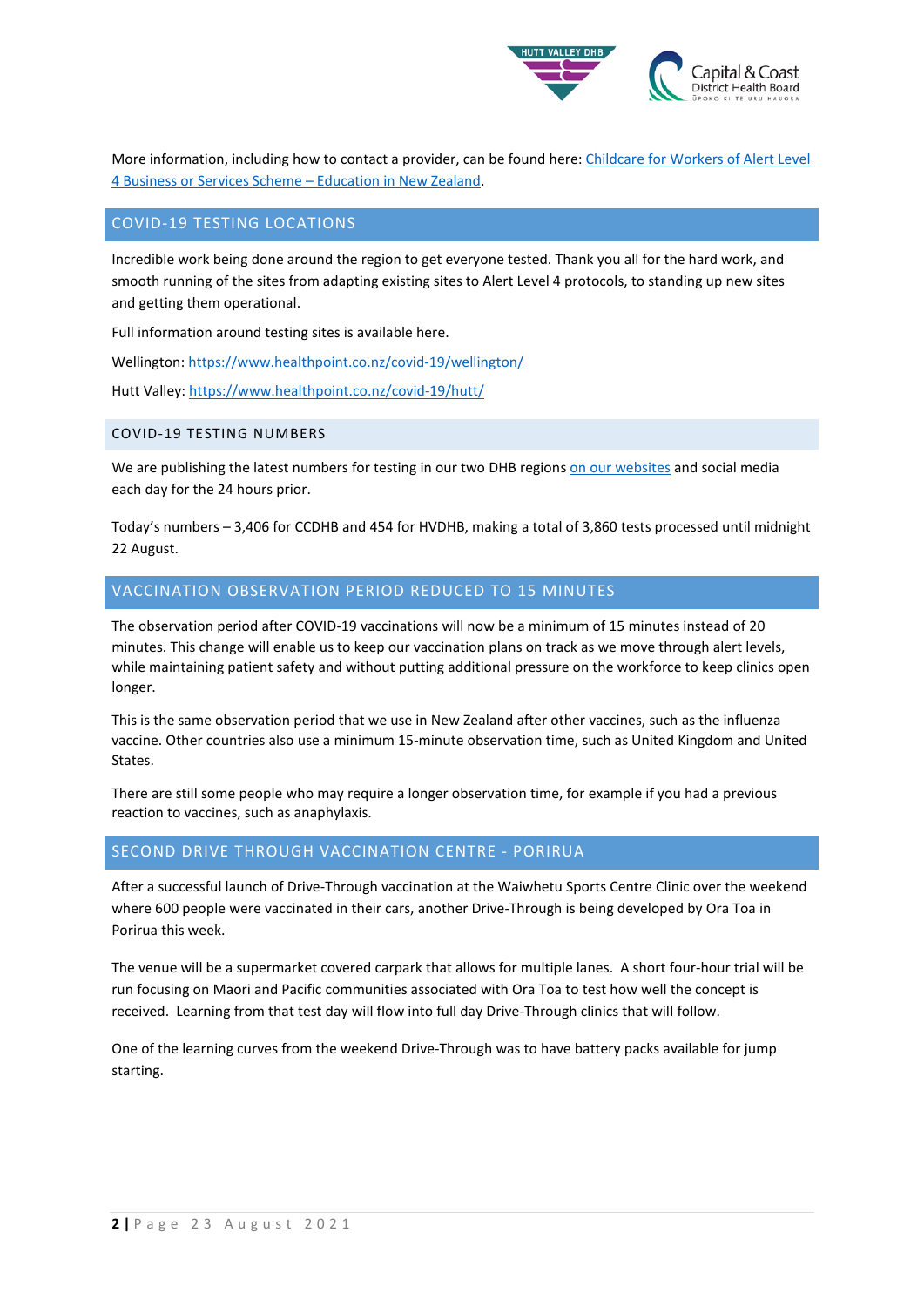

#### ACCESSIBLE EVENTS

Accessible events for those with disabilities, impairments or long-term health conditions are still operating in Level 4. For more information about the schedule of events and how to book please read more here

# ACCESSIBILITY GUIDANCE, TOOLS AND RESOURCES

We know that some people who have a disability or health condition may not be able to wear a face covering safely or comfortably. If you cannot wear one, you can get an exemption card. You can show your exemption card when needed, for example to a bus driver. This card is not required, but is available for anyone who would like to use it. However, the Ministry of Health encourages people to do the right thing and only use this Exemption Card if needed.

Please be aware that you may encounter people using this exemption card when they interact with your service.

You can request a card from the Disabled Persons Assembly NZ by contacting them on 04 801 9100 or at [info@dpa.org.nz.](mailto:info@dpa.org.nz) If you would like the physical version sent to you, you can request this and give your postal address when you contact DPA.

Mask/face wearing exemption information and explanatory video in NZSL can be found here: <https://www.ccdhb.org.nz/your-health/disability-and-deaf/exemption-cards/>

#### ACCESS TO MASKS

If any Disability-related NGO wants to get masks or other PPE for their staff or clients they can use the MoH portal (following the instructions you have already circulated – just specifying NGOs can access it too). We are also setting up a system to provide masks for any disability community members that may need a mask and are unable to get one due to cost or transport/mobility reasons.

Please contact [leo.goldie-anderson@ccdhb.org.nz](mailto:leo.goldie-anderson@ccdhb.org.nz) if

- 1) You know of disability community members who are unable to access a mask for themselves or their whānau
- 2) Your organisation is willing to be a distribution point for free masks for your clients, or disability community members
- 3) You know of any community organisations or groups making cloth masks that would be interested in partnering with us to get high quality masks to those who need them

#### EXPERIENCING ACCESSIBILITY ISSUES

If anyone is hearing about, seeing or experiencing accessibility issues with testing, vaccinations, or accessing healthcare during Alert Level 4 please get in touch with [leo.goldie-anderson@ccdhb.org.nz](mailto:leo.goldie-anderson@ccdhb.org.nz) and let us know. The Disability team is prioritising the "word on the ground" information we're getting from the community about where access issues arise during Level 4.

CCDHB website has downloadable printable cards to have at your facility, and these will also be promoted to the general public through digital channels to encourage people to have them with them, either print them or show them on their phone screen. They say 'Hello! I'm Deaf' with a QR code for accessing an interpreter, or 'Hello! I'm hard of hearing' with similar messaged. These cards are enormously helpful if you have patients or clients who are Deaf or hard of hearing.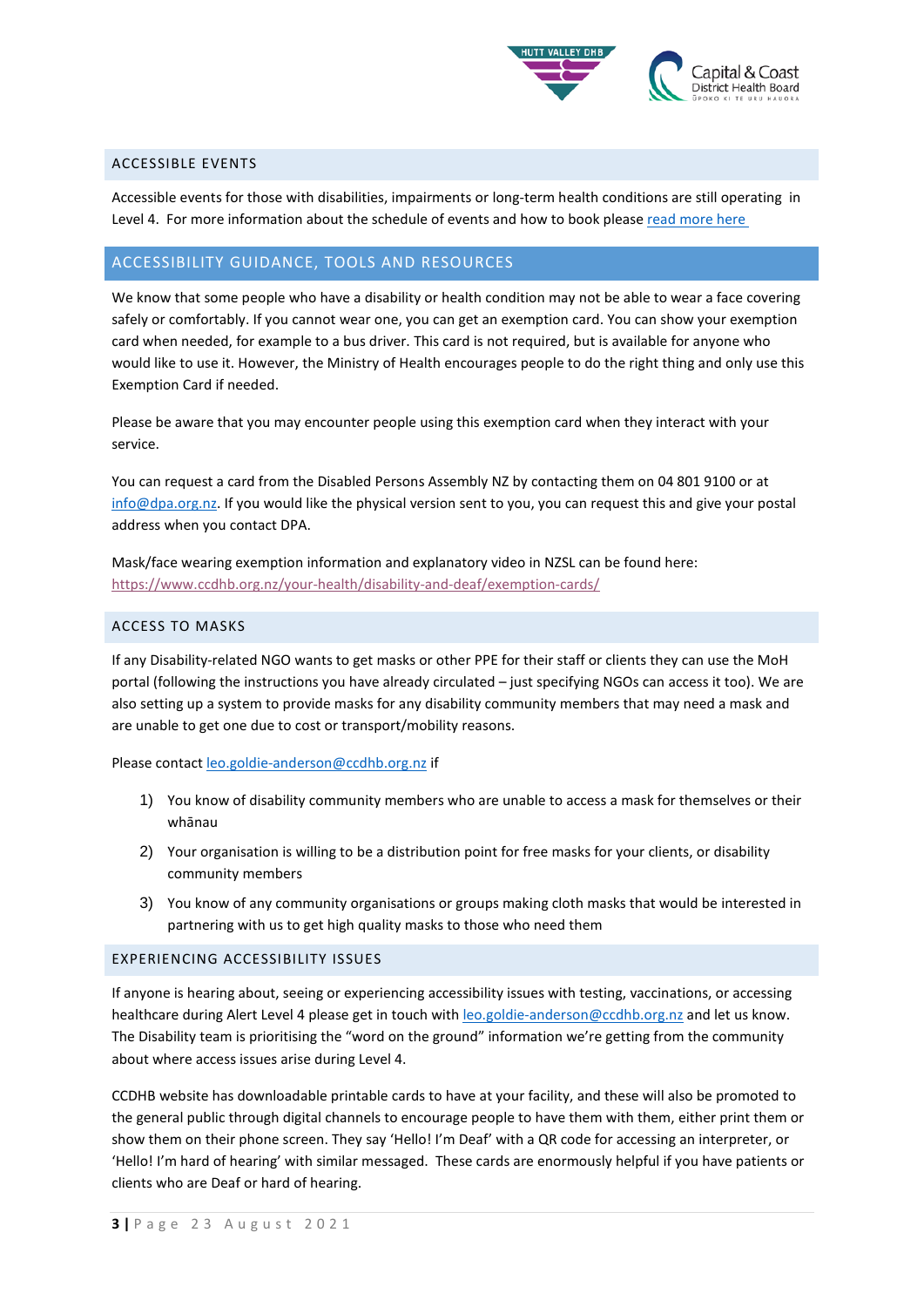

## SUPPORT TO ACCESS FOOD DURING LOCKDOWN

Some of your clients may not have access to adequate food supplies and essential household goods during the lockdown period. If anyone you're working with needs food urgently (eg in the next 24 to 48 hours), a local foodbank may be able to help. You can find your local foodbank by searching on the Family Services Directory website: [Family Services Directory website](https://www.familyservices.govt.nz/directory/searchresultspublic.htm?pageNumber=1&searchRegion=1&cat1=68&expandCategories=false&searchTerms=Food&searchByProviderName=false&cat2=110&pageSize=10)

If you have tried and can't access support through any of the options above, contact your local Civil Defence and Emergency Management (CDEM) Group. Go to[: http://www.civildefence.govt.nz/find-your-civil-defence](http://www.civildefence.govt.nz/find-your-civil-defence-group/)[group/](http://www.civildefence.govt.nz/find-your-civil-defence-group/) for details.

## PPE SUPPLIES

It is important you ensure you have at least two days' supply of PPE on hand. The process for accessing PPE was outlined in our Provider Update 19 August 2021 here [https://www.ccdhb.org.nz/for-health](https://www.ccdhb.org.nz/for-health-professionals/covid-19-resources-for-our-community-providers/provider-update-3-19-august-2021.pdf)[professionals/covid-19-resources-for-our-community-providers/provider-update-3-19-august-2021.pdf](https://www.ccdhb.org.nz/for-health-professionals/covid-19-resources-for-our-community-providers/provider-update-3-19-august-2021.pdf)

Essentially, the three steps are:

- 1. Your usual supplier first
- 2. The MOH website and portal [\(https://www.health.govt.nz/our-work/diseases-andconditions/covid-19](https://www.health.govt.nz/our-work/diseases-andconditions/covid-19-novel-coronavirus/covid-19-information-specific-audiences/covid-19-%20personal-protective-equipment-central-supply) [novel-coronavirus/covid-19-information-specific-audiences/covid-19-](https://www.health.govt.nz/our-work/diseases-andconditions/covid-19-novel-coronavirus/covid-19-information-specific-audiences/covid-19-%20personal-protective-equipment-central-supply) personal-protective-equipment[central-supply\)](https://www.health.govt.nz/our-work/diseases-andconditions/covid-19-novel-coronavirus/covid-19-information-specific-audiences/covid-19-%20personal-protective-equipment-central-supply) for general information.
- 3. The DHB if you urgently need supplies and the above two options are not available by emailing <mailto:RES-PPECOVID19COMMUN@ccdhb.org.nz>

#### PPE FOR VACCINATORS

A reminder that N95 masks are available for primary care for activities where they are required.

These activities are

- assessment of people with symptoms consistent with COVID-19 infection
- swabbing for Covid-19

Please note: N95 masks are **not** required for giving COVID-19 vaccinations or other no-respiratory/COVID-19 presentations.

# REMINDER FUNERALS AND TANGIHANGA ARE NOT PERMITTED AT ALERT LEVEL 4

A reminder that gathering for funerals and tangihanga is not permitted at Alert Level 4. This means whānau and friends are unable to go to the funeral home for viewing, karakia, or mihi. They are also unable to go to the urupā or cemetery for burial.

Funeral directors will be able to guide whānau on the best options for their situation, which may include:

- livestreaming services or videoing them for later viewing
- holding a funeral or tangihanga after Alert Level 4 restrictions ease
- holding a memorial service later when it is safe to do so.

I know this will be incredibly difficult for many of our whānau, and our thoughts go out to those who are grieving the loss of a loved one right now.